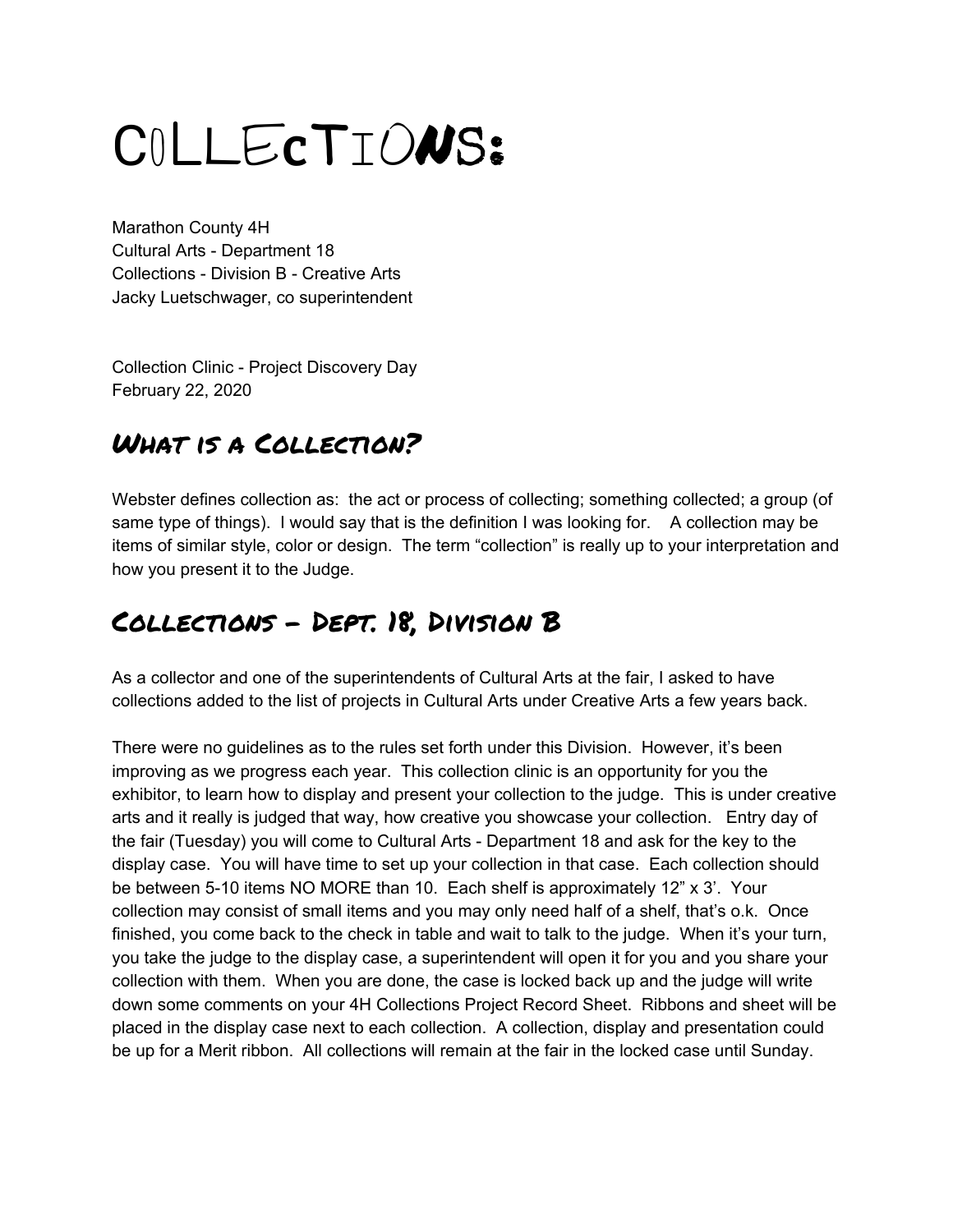## HOW DO I BEGIN?

Well, as with anything 4H related, you need to be enrolled in Cultural Arts to exhibit at the fair. So, go check to make sure you are, you have until March 1 to add departments to your enrollment.

## "I'm not a Collector?"

I'm the type of person who is interested in many different things. Over the years I have had all kinds of collections. As you age or your collection becomes complete the desire to collect may move on to a new collection. That's great! Over the years, I have bought and sold many collections. Each time you find an item for your collection, that only increases the value of your collection as a whole. Now, I've bought more than I've sold….it's addicting. However, it can be an investment. I would suggest you always collect items you are interested in. Don't just collect items because you think it will be valuable one day, that doesn't always happen. However, the value in learning about items, their history that's priceless.

A collection can be 5-10 of the same type of items, but doesn't have to be. It could be 5-10 of the same color item, not necessarily the same item. It could be 5-10 items you purchased while on vacation. It could be 5-10 items found around your home. It could be 5-10 items found on the beach. It could be 5-10 items grandma gave you. So the term "collection" doesn't mean it has to be old, or valuable or something you actually collect. It is more of the definition of a group of items from a particular (fill in the blank). When I ask 4H kids, "are you going to bring in a collection?" I often hear "I don't collect anything." So, there you have it, you don't need to be a collector to display a collection at the fair. You may also have a large enough collection of something that you may be able to do multiple years of the same collection. 4H Collector's Cost Log can be added to and shown from year to year along with the collection.

# Your Collection:

- 1. Select what your plan to display. A "collection" is unlimited to your imagination.
- 2. Plan your display. How can I best showcase this collection?
- 3. Create your description cards let the public know what it is.
- 4. Fill out your 4H Collections Project Record Sheet available entry day
- 5. Showcase your knowledge with the judge.

#### 1. Collection Selection:

Be creative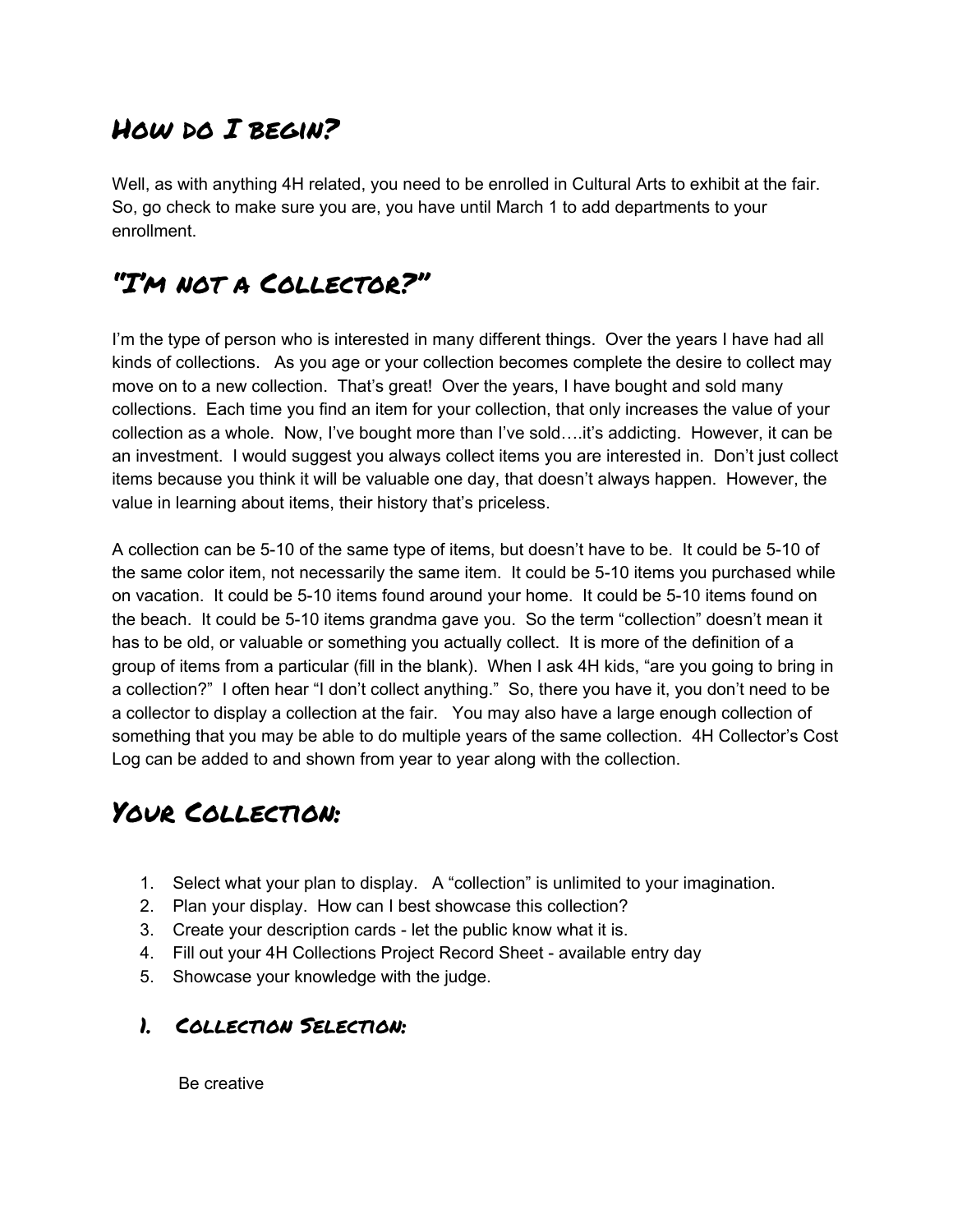## 2. The Display:

The creative art part is how you display it. Keep these things in mind:

- A. Anchor your collection. Don't just put it on the shelf. Think of how you could use something to "frame" out your collection. If I were bringing a collection of chicken figurines, I may choose to find some chicken fabric, or use a feed sack or chicken cardstock. Something that relates to your collection, under it.
- B. Stage your collection. Think about how it will be seen from the outside. Place large items in the back. If all items are the same size, place some on small boxes or containers. You may even choose to do that to show interest in varying heights. In the same chicken collection, I may choose to use an egg carton as an item to stage for height. Think about your collection and what would make it stand out.
- C. Be creative. You have at the very least half of the shelf to fill. Use your space wisely and creatively display your collection within the case.

### 3. Description Cards:

- A. Each collection should have an index size card stating what the collection is. Chicken Collection.
- B. On that index card you should say some kind of history of the collection. "These chicken figurines are from 1940-1950, all ceramic, made in USA, - general information of collection as a whole.
- C. In addition to the index card, you will need to provide identification of each item within your collection. This should be placed next to each item. "Barred Rock" or something that explains why it is different from the other's within that collection.

## 4. 4H Collections Project Record Sheet:

This will be provided to you before the fair. There will be some available on entry day too. I have included a sample in this packet. This information will be handed to the judge before you talk about your collection. The judge will ask you questions about your collection and this will help prepare not only you, but them.

## 5. ShowCase Your Knowledge:

Be excited to share what you know about your collection with the judge. They may ask you questions about it, so be prepared. Your demonstration skills are also being judged. The more you know about it, the better. If gramdpa started you on the journey to collecting this...tell them!